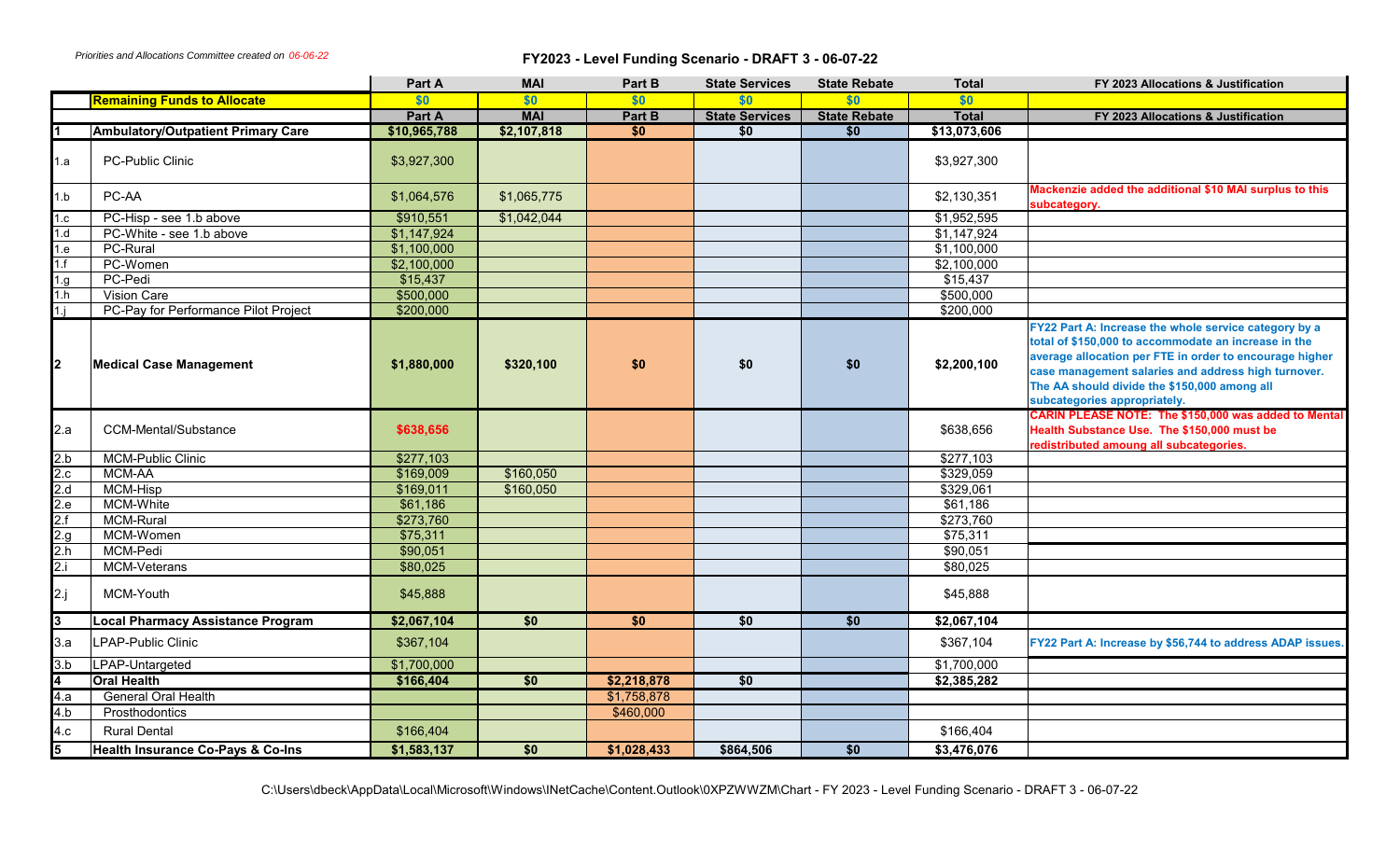*Priorities and Allocations Committee created on 06-06-22*

## **FY2023 - Level Funding Scenario - DRAFT 3 - 06-07-22**

|                 |                                                        | Part A                 | <b>MAI</b>      | Part B          | <b>State Services</b> | <b>State Rebate</b> | <b>Total</b>           | FY 2023 Allocations & Justification                                                                                                          |
|-----------------|--------------------------------------------------------|------------------------|-----------------|-----------------|-----------------------|---------------------|------------------------|----------------------------------------------------------------------------------------------------------------------------------------------|
|                 | <b>Remaining Funds to Allocate</b>                     | \$0                    | \$0             | \$0             | \$0                   | \$0                 | \$0                    |                                                                                                                                              |
| l6              | <b>Mental Health Services</b>                          | \$0                    | \$0             | \$0             | \$300,000             | \$0                 | \$300,000              |                                                                                                                                              |
| I7              | <b>Early Intervention Services</b>                     | \$0                    | \$0             | \$0             | \$0                   | \$0                 | \$0                    | FY22 SS: Move \$175,000 to Referral for Healthcare and<br>Services (RHSS) since service fits better within RHSS.                             |
| $\sqrt{8}$      | <b>Medical Nutritional Therapy</b>                     | \$341,395              | $\overline{50}$ | $\overline{50}$ | $\overline{50}$       | $\overline{50}$     | \$341,395              |                                                                                                                                              |
| l9              | Home & Community Based Health Services                 | \$0                    | \$0             | \$113,315       | \$0                   | \$0                 | \$113,315              |                                                                                                                                              |
| 9.a             | In-Home (skilled nursing & health aide)                |                        |                 |                 |                       |                     | \$0                    |                                                                                                                                              |
| 9.b             | Facility-based (adult day care)                        |                        |                 | \$113,315       |                       |                     | \$113,315              |                                                                                                                                              |
| 10              | <b>Substance Abuse Treatment - Outpatient</b>          | \$45,677               | \$0             | \$0             | \$0                   | \$0                 | \$45,677               |                                                                                                                                              |
| 11              | Hospice                                                | $\overline{50}$        | \$0             | \$0             | \$259,832             | $\overline{50}$     | \$259,832              |                                                                                                                                              |
| 12              | <b>Referral for Health Care &amp; Support Services</b> | \$0                    | \$0             | \$0             | \$175,000             |                     | \$175,000              | FY22 SS: Move \$175,000 from EIS to Referral to<br><b>Healthcare &amp; Support Services (RHSS) since service fits</b><br>better within RHSS. |
| $\overline{13}$ | <b>Non-Medical Case Management</b>                     | \$1,267,002            | \$0             | \$0             | \$350,000             | \$0                 | \$1,617,002            |                                                                                                                                              |
| 13.a            | SLW-Youth                                              | \$110,793              |                 |                 |                       |                     | \$110,793              |                                                                                                                                              |
| 13.b<br>13.c    | SLW-Testing<br>SLW-Public                              | \$100,000<br>\$370,000 |                 |                 |                       |                     | \$100,000<br>\$370,000 |                                                                                                                                              |
|                 |                                                        |                        |                 |                 |                       |                     |                        |                                                                                                                                              |
| 13.d            | SLW-CBO, includes some Rural                           | \$686,209              |                 |                 |                       |                     | \$686,209              |                                                                                                                                              |
| 13.e            | SLW-Substance Use                                      | $\overline{50}$        |                 |                 | \$350,000             |                     | \$350,000              |                                                                                                                                              |
| 14              | <b>Transportation</b>                                  | \$424,911              | $\overline{50}$ | \$0             | \$0                   | \$0                 | \$424,911              |                                                                                                                                              |
| 14.a            | Van Based - Urban                                      | \$252,680              |                 |                 |                       |                     | \$252,680              |                                                                                                                                              |
| 14.b            | Van Based - Rural                                      | \$97,185               |                 | \$0             |                       |                     | \$97,185               |                                                                                                                                              |
| 14.c            | Bus Passes & Gas Vouchers                              | \$75,046               |                 |                 |                       |                     | \$75,046               |                                                                                                                                              |
| 15              | <b>Emergency Financial Assistance</b>                  | \$1,645,439            | \$0             | \$0             | \$0                   | \$0                 | \$1,645,439            |                                                                                                                                              |
| 15.a            | <b>EFA - Pharmacy Assistance</b>                       | \$1,545,439            |                 |                 |                       |                     | \$1,545,439            | FY22 Part A: Increase by \$240,000 to address ADAP<br>ssues.                                                                                 |
| 15.b            | EFA - Other                                            | \$100,000              |                 |                 |                       |                     | \$100,000              | FY22 Part A: Decreased by \$140,000 due to<br>underspending in FY21.                                                                         |
| 16              | <b>Linguistic Services</b>                             | \$0                    | \$0             | \$0             | \$68,000              | \$0                 | \$68,000               |                                                                                                                                              |
| 17              | <b>Outreach Services</b>                               | \$420,000              | $\overline{50}$ | \$0             | \$0                   | $\overline{50}$     | \$420,000              |                                                                                                                                              |
|                 | <b>Total Service Allocation</b>                        | \$20,806,857           | \$2,427,918     | \$3,360,626     | \$2,017,338           | $\overline{50}$     | \$28,612,739           |                                                                                                                                              |
| <b>NA</b>       | <b>Quality Management</b>                              | \$412,940              |                 |                 |                       |                     | \$412,940              |                                                                                                                                              |
| <b>NA</b>       | Administration - RWGA + RWPC Support                   | \$1,809,059            |                 |                 |                       |                     | \$1,809,059            |                                                                                                                                              |